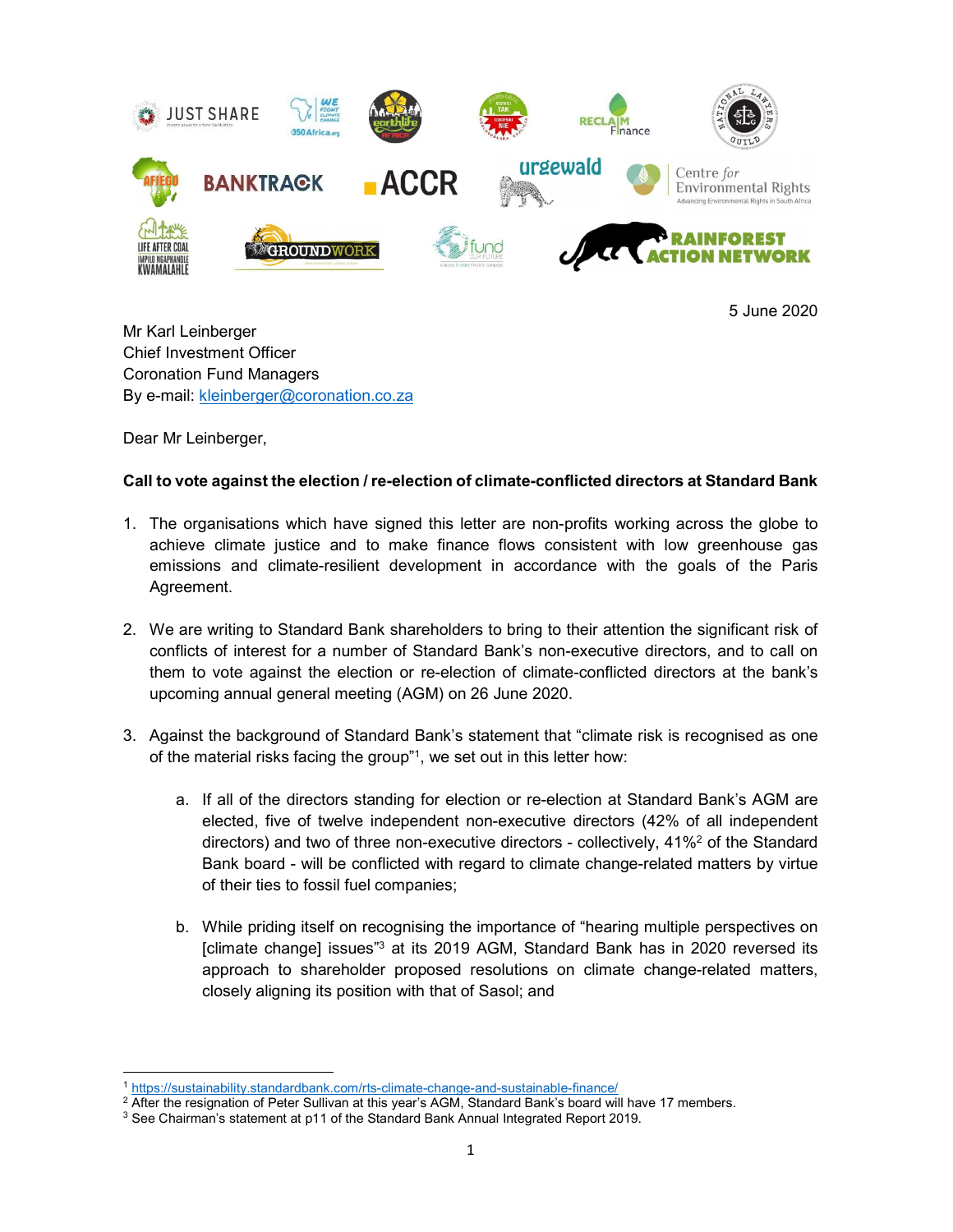- c. If all of the directors standing for election or re-election at Standard Bank's AGM are elected, three of the bank's independent non-executive directors will hold executive or non-executive director positions at Sasol.
- 4. Standard Bank is a founding signatory of the UN Principles for Responsible Banking<sup>4</sup>, which "set the global benchmark for what it means to be a responsible bank". In terms of Principle 1, "Alignment", signatory banks commit themselves to "align [their] business strategy to be consistent with and contribute to individuals' needs and society's goals, as expressed in the Sustainable Development Goals, the Paris Climate Agreement and relevant national and regional frameworks".
- 5. One of the Paris Agreement's<sup>5</sup> three main objectives is "making finance flows consistent with a pathway towards low greenhouse gas emissions and climate-resilient development". The financing of fossil fuels, in particular new fossil fuel exploration, extraction and production, is not compatible with the Paris Agreement.
- 6. The following individuals on Standard Bank's board have ties to the fossil fuel industry:
	- a. Standard Bank independent non-executive director (INED) Trix Kennealy, as at May 2020 the bank's lead independent director, is also an INED at Sasol;
	- b. Standard Bank INED Nomgando Matyumza is also an INED at Sasol;
	- c. Standard Bank INED Priscillah Mabelane, appointed to the board with effect from 1 January 2020<sup>6</sup>:
		- i. was until 1 June 2020 the CEO and Executive Director of BP Southern Africa<sup>7</sup>;
		- ii. is a director of Shell and BP South African Petroleum Refineries (Pty) Limited (which owns Sapref, the largest fuel refinery in SA);
		- iii. is Deputy Chairperson of the South African Petroleum Industry Association Board of Governors; and
		- iv. will from 1 September 2020, join Sasol as executive vice president of that company's energy business<sup>8</sup>;
	- d. Standard Bank INED Geraldine Fraser-Moleketi is also lead independent director of thermal coal mining company Exxaro;
	- e. Standard Bank INED Nonkululeko Nyembezi, also appointed to the board with effect from 1 January 2020, is CEO and Executive Director of Ichor Coal N.V., a thermal coal production company operating in South Africa;

-

<sup>4</sup> https://www.unepfi.org/banking/bankingprinciples/

<sup>5</sup> https://unfccc.int/files/essential\_background/convention/application/pdf/english\_paris\_agreement.pdf

<sup>6</sup> https://www.moneyweb.co.za/wp-content/uploads/ftp/senspdfs/SENS\_20191129\_S424012.pdf

 $^7$  CNBC Africa reported on 1 June 2020 that Ms Mabelane would be succeeded by Taelo Mojapelo:

https://www.cnbcafrica.com/africa-press-office/2020/06/01/the-african-energy-chamber-welcomes-the-appointment-oftaelo-mojapelo-as-new-ceo-of-bp-southern-africa/

<sup>8</sup> https://www.engineeringnews.co.za/article/sasol-appoints-mabelane-to-lead-energy-business-as-radebe-retires-2020- 06-02/rep\_id:4136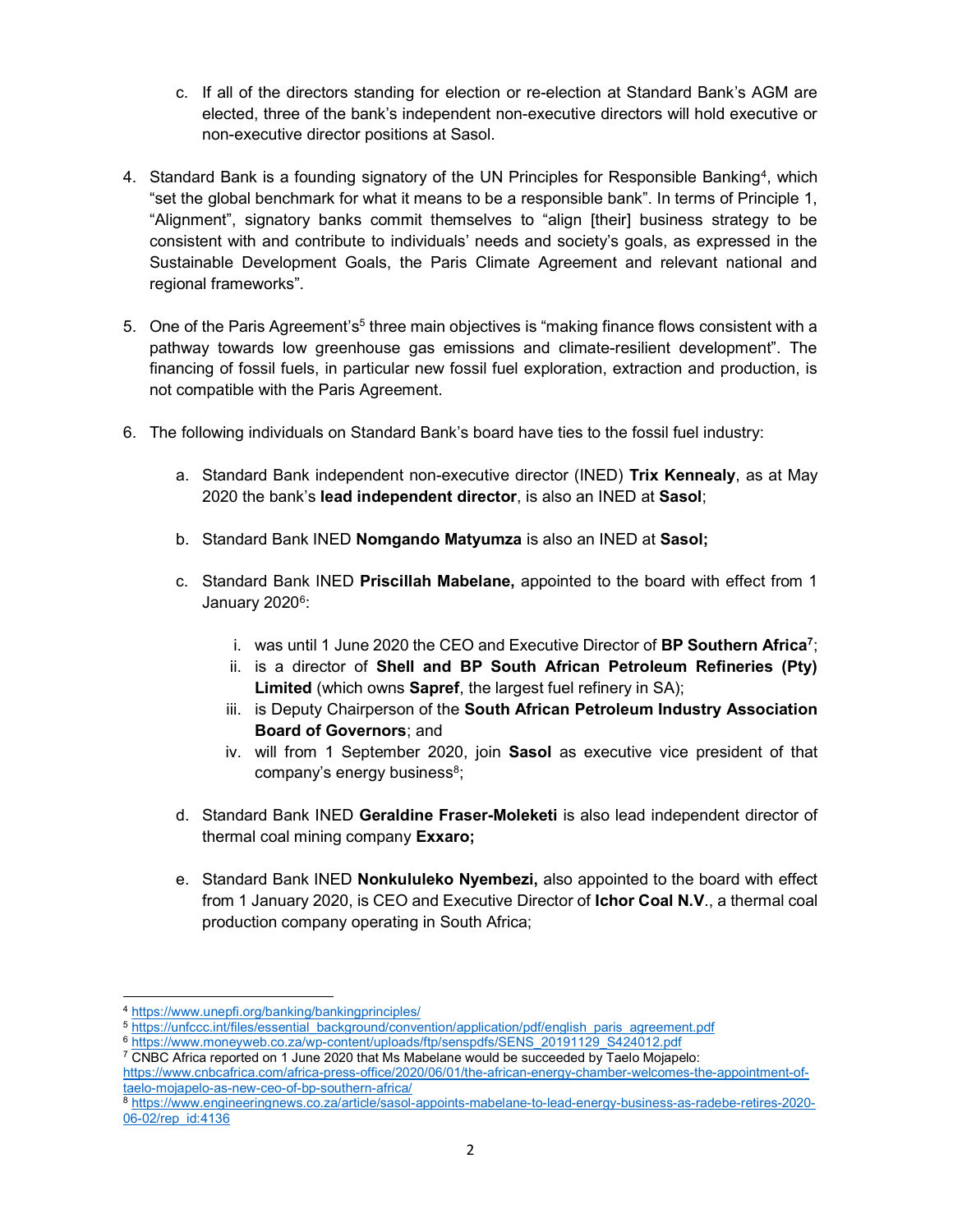- f. Standard Bank non-executive director Jacko Maree is an INED of the Phembani Group, an investment company with holdings in Umcebo Mining (coal), Izimbiwa Coal, South32 and Engen; and
- g. Non-executive director Lubin Wang represents the Industrial and Commercial Bank of China (ICBC) on the board. The ICBC holds 20% of Standard Bank's shares, and is a key player in financial facilitation for the oil and gas sector in Africa<sup>9</sup>.
- 7. Board members with a conflict of interest are required by the Companies Act, 2008 to declare those interests and to recuse themselves from board meetings during consideration of any matter in relation to which they are conflicted. Such conflicts include not only personal conflicts, but also those with "related parties", which include other companies of which the board member is a director.
- 8. In these circumstances, responsible investors are faced with no good options where the critical issue of climate change is concerned: either these board members will recuse themselves, given their conflicts, creating a corporate governance void when the board considers crucial climate-related matters; or they will not recuse themselves, compromising the ability of the board to provide climate-competent leadership (and potentially rendering board resolutions invalid under the Companies Act).
- 9. These concerns should be heightened by Standard Bank's recent unexplained about-turn on the question of climate risk-related shareholder resolutions.

## Standard Bank's U-turn on climate change shareholder resolutions

- 10. In 2019, Standard Bank became the first South African company to table shareholder-proposed climate change resolutions at its AGM<sup>10</sup>. Two resolutions were tabled: the first, requiring the bank to adopt and publicly disclose coal financing policies, passed with 55% of shareholder votes and was therefore binding on the company; the second received 38% of shareholder votes and was not binding.
- 11. In 2020, after engaging<sup>11</sup> with Standard Bank, the RAITH Foundation and shareholder activist NGO Just Share formally co-filed a shareholder resolution calling on Standard Bank to extend its coal financing policies (which set parameters for the financing of coal-fired power projects and coal mining operations), to cover its position on the financing of oil and gas. This is in light of the fact that Standard Bank is "one of the largest oil and gas lenders in sub-Saharan Africa"<sup>12</sup>. A copy of this resolution has been sent to you with this letter.
- 12. Given Standard Bank's position in 2019, it was a great surprise to the co-filers when the bank's initial response, via email, was that the resolution would not be tabled as it was the bank's view that the resolution was premature. Shortly thereafter, however, the company secretary provided a different reason for the refusal to table the resolution<sup>13</sup>.

 $\overline{a}$ <sup>9</sup> https://www.stanbicbank.co.ug/Uganda/About-Us/A-better-tomorrow/Facilitating-Oil-&-Gas

<sup>10</sup> https://justshare.org.za/media/news/standard-bank-tables-first-sa-shareholder-resolution-on-climate-risk-but-boardrecommends-shareholders-vote-against-it

 $11$  A full timeline and further details of the engagement are available on request.

<sup>12</sup> https://corporateandinvestment.standardbank.com/cib/global/sector/capabilities/oil-and-gas/Africa%27s-Oil-and-Gaspotential

 $\frac{13}{13}$  15 April 2020 letter from Zola Stephen, Group Company Secretary, to Just Share.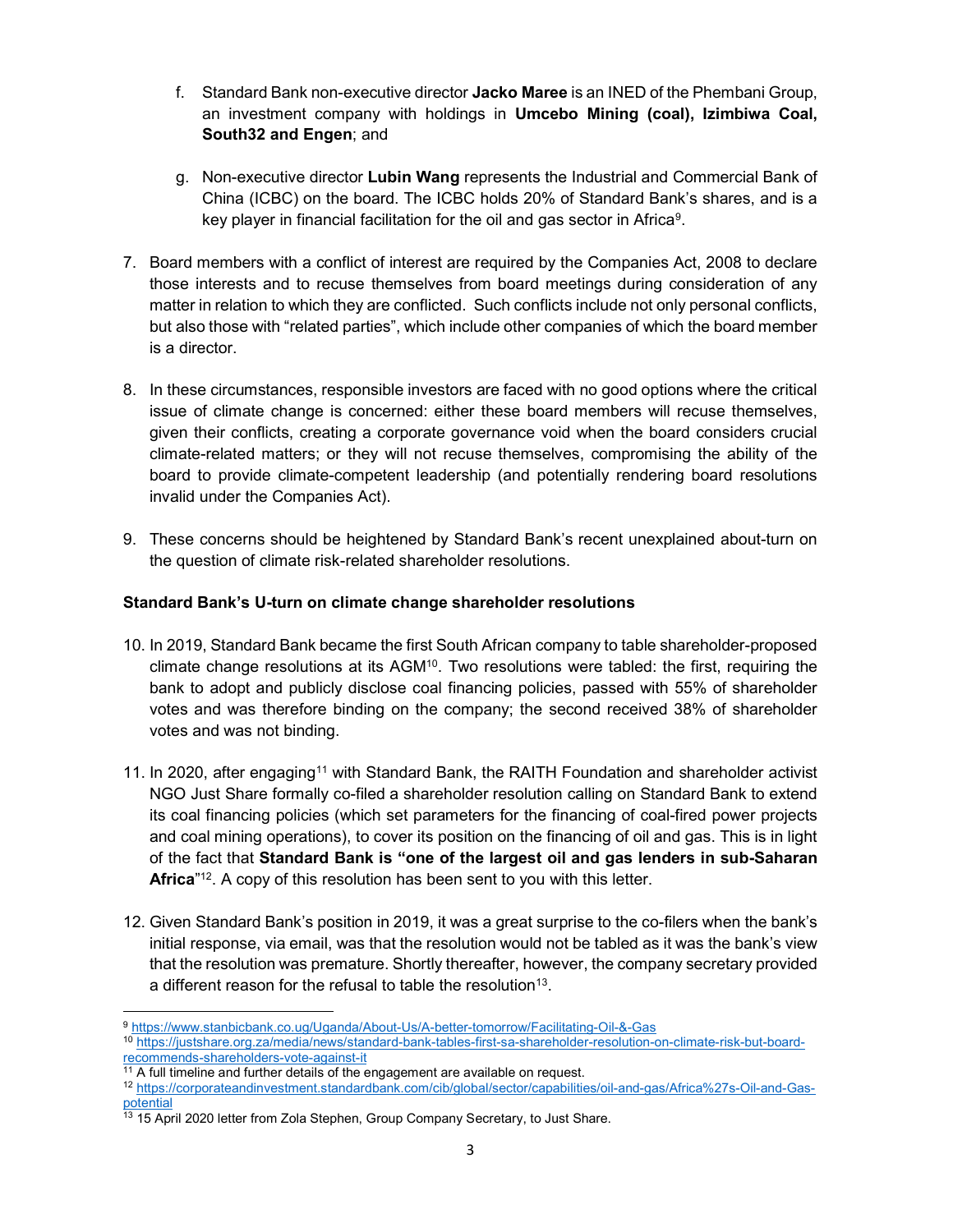- 13. The revised reason for rejecting the resolution related to an apparent technical legal problem with the ability of shareholders to vote on climate change-related matters. Leaving aside for the moment the obvious fact that any resolution which is put before shareholders is one on which shareholders are entitled to vote, the most striking element of the company secretary's response was that the legal argument referred to is exactly the same as the one provided by Sasol to shareholders attempting to table climate risk-related shareholder resolutions at that company in 2018 and 2019.
- 14. Standard Bank's letter avers that, "for section 65(3) [of the Companies Act] to apply, the matter in question must be one on which the shareholders are entitled to exercise voting rights. The proposed resolutions do not relate to matters on which shareholders are entitled to vote".
- 15. Sasol's response to shareholder-proposed climate risk resolutions is that climate changerelated issues "are within the authority of the Board and management and do not constitute matters that shareholders are entitled to exercise voting rights on within the meaning of section  $65(3)(a)$  of the Companies Act<sup> $n_{14}$ </sup>.
- 16. Sasol bases this view on a legal opinion which it has consistently refused to provide to shareholders. This view had previously only been expressed by Sasol, and it has not been tested in court. Furthermore, a number of climate change shareholder resolutions have already been tabled in South Africa, at Standard Bank, FirstRand, Nedbank and Absa.

## **Conclusion**

- 17. It is in the interest of fossil fuel companies to prevent financial institutions from limiting financing for fossil fuels. It is also in the interest of fossil fuel companies to frustrate the tabling of climate change shareholder resolutions that require better disclosure of climate risk exposure.
- 18. Standard Bank, for example, does not disclose in its company reports that Stanbic Uganda<sup>15</sup> (a Standard Bank Group subsidiary) is a lead arranger, together with Sumitomo Mitsui Banking Corp., for financing of the East African Crude Oil Pipeline<sup>16</sup> (EACOP). EACOP is a hugely controversial project which will be the world's longest heated oil pipeline, stretching 1,445 kilometres from Hoima in Uganda to Tanga in Tanzania and carrying 216 000 barrels of crude oil a day<sup>17</sup>.
- 19. The decade ahead of us is a crucial one for tackling climate change. Taking into account the fact that:
	- a. Standard Bank is one of the largest oil and gas lenders in Africa, and is therefore exposed to significant climate risk by virtue of its lending and financing activities;

 $\overline{a}$ <sup>14</sup> 9 July 2018 letter from Mr Vuyo Kahla, Sasol Company Secretary, to the Executive Director of the RAITH Foundation. A copy of the letter is available on request.

<sup>15</sup> https://www.stanbicbank.co.ug/Uganda/About-Us/A-better-tomorrow/Facilitating-Oil-&-Gas

<sup>16</sup> http://eacop.com/

<sup>&</sup>lt;sup>17</sup> See this letter to the African Development Bank, signed by over 100 NGOs, as well as this article by Yale Environment 360. Further information is available here.